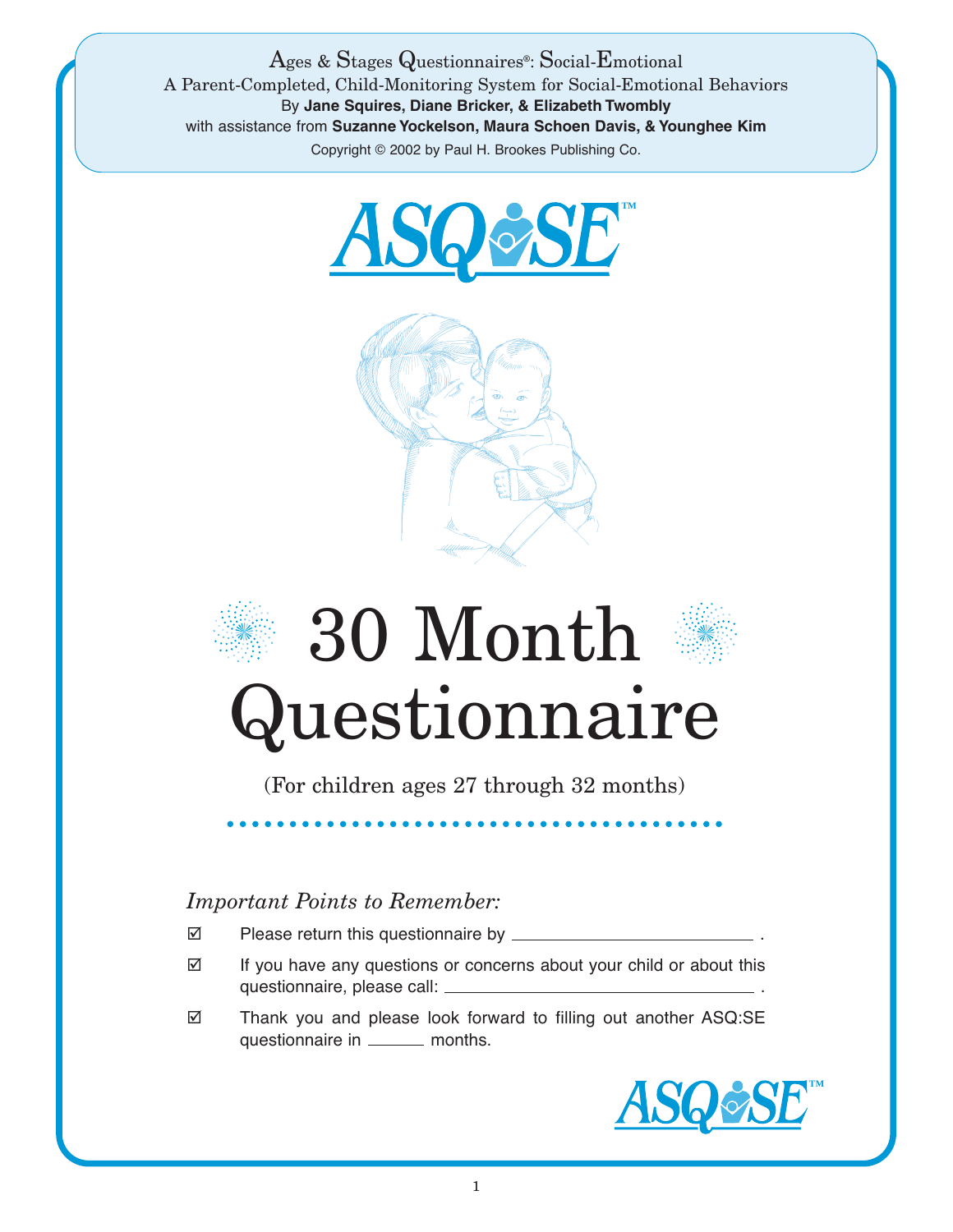| Ages & Stages Questionnaires <sup>®</sup> : Social-Emotional<br>A Parent-Completed, Child-Monitoring System for Social-Emotional Behaviors<br>By Jane Squires, Diane Bricker, & Elizabeth Twombly<br>with assistance from Suzanne Yockelson, Maura Schoen Davis, & Younghee Kim<br>Copyright © 2002 by Paul H. Brookes Publishing Co. |    |
|---------------------------------------------------------------------------------------------------------------------------------------------------------------------------------------------------------------------------------------------------------------------------------------------------------------------------------------|----|
| 30 Month ASQ:SE<br>Questionnaire                                                                                                                                                                                                                                                                                                      |    |
| (For children ages 27 through 32 months)                                                                                                                                                                                                                                                                                              |    |
|                                                                                                                                                                                                                                                                                                                                       |    |
|                                                                                                                                                                                                                                                                                                                                       |    |
| Please provide the following information.                                                                                                                                                                                                                                                                                             |    |
|                                                                                                                                                                                                                                                                                                                                       |    |
|                                                                                                                                                                                                                                                                                                                                       |    |
|                                                                                                                                                                                                                                                                                                                                       |    |
|                                                                                                                                                                                                                                                                                                                                       |    |
|                                                                                                                                                                                                                                                                                                                                       |    |
|                                                                                                                                                                                                                                                                                                                                       |    |
|                                                                                                                                                                                                                                                                                                                                       |    |
|                                                                                                                                                                                                                                                                                                                                       |    |
|                                                                                                                                                                                                                                                                                                                                       |    |
|                                                                                                                                                                                                                                                                                                                                       |    |
|                                                                                                                                                                                                                                                                                                                                       |    |
|                                                                                                                                                                                                                                                                                                                                       | AS |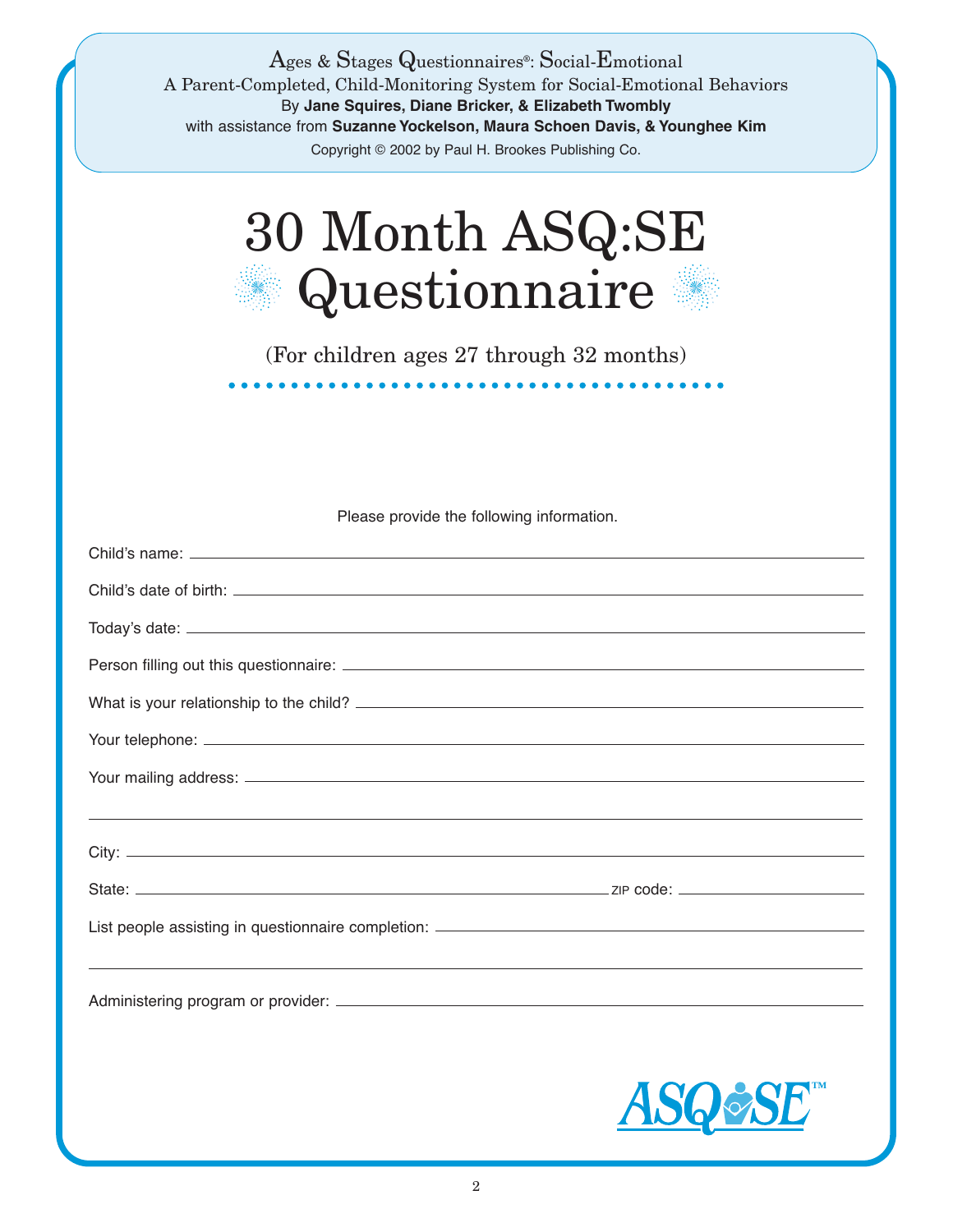| 1.<br>2.                                                   | Please read each question carefully and<br>Check the box $\square$ that best describes your child's behavior and<br>Check the circle $\bigcirc$ if this behavior is a concern | <b>MOST</b><br>OF THE<br><b>TIME</b>         | <b>SOMETIMES</b>  | <b>RARELY</b><br>OR<br><b>NEVER</b> | CHECK IF<br>THIS IS A<br>CONCERN |
|------------------------------------------------------------|-------------------------------------------------------------------------------------------------------------------------------------------------------------------------------|----------------------------------------------|-------------------|-------------------------------------|----------------------------------|
| 1.                                                         | Does your child look at you when you talk to him?                                                                                                                             | $\Box$ z                                     | _l ∨              | $\Box$ x                            |                                  |
| 2.                                                         | Does your child like to be hugged or cuddled?                                                                                                                                 | $\Box$ z                                     | _l v              | $\square$ x                         |                                  |
| 3.                                                         | Does your child cling to you more than you<br>expect?                                                                                                                         | $\Box$ x                                     | _∎ ∨              | $\Box$ z                            |                                  |
| 4.                                                         | Does your child greet or say hello to familiar adults?                                                                                                                        | $\Box$ z                                     | _l ∨              | $\square$ x                         |                                  |
| 5.                                                         | Does your child seem happy?                                                                                                                                                   | $\Box$ z                                     | $\Box$ v          | $\square$ x                         |                                  |
| 6.                                                         | Does your child like to hear stories and sing songs?                                                                                                                          | $\Box$ z                                     | $\mathsf{l} \vee$ | $\Box$ x                            |                                  |
| 7.                                                         | Does your child seem too friendly with strangers?                                                                                                                             | $\square$ x                                  | _l v              | $\Box$ z                            |                                  |
| 8.                                                         | Does your child seem more active than other<br>children her age?                                                                                                              | $\mathbf{\mathbf{\mathsf{\underline{u}}}}$ x |                   | _l z                                |                                  |
|                                                            | 9. Can your child settle himself down after periods<br>of exciting activity?                                                                                                  | $\Box$ z                                     | ∟v                | $\Box$ x                            |                                  |
| 10.                                                        | Does your child cry, scream, or have tantrums<br>for long periods of time?                                                                                                    | $\Box$ x                                     | ∟v                | $\Box$ z                            |                                  |
| 11.                                                        | Does your child do things over and over and can't<br>seem to stop? Examples are rocking, hand flapping,                                                                       | $\Box$ x                                     | —l ∨              | $\Box$ z                            |                                  |
| (You may write in something else.)<br>TOTAL POINTS ON PAGE |                                                                                                                                                                               |                                              |                   |                                     |                                  |



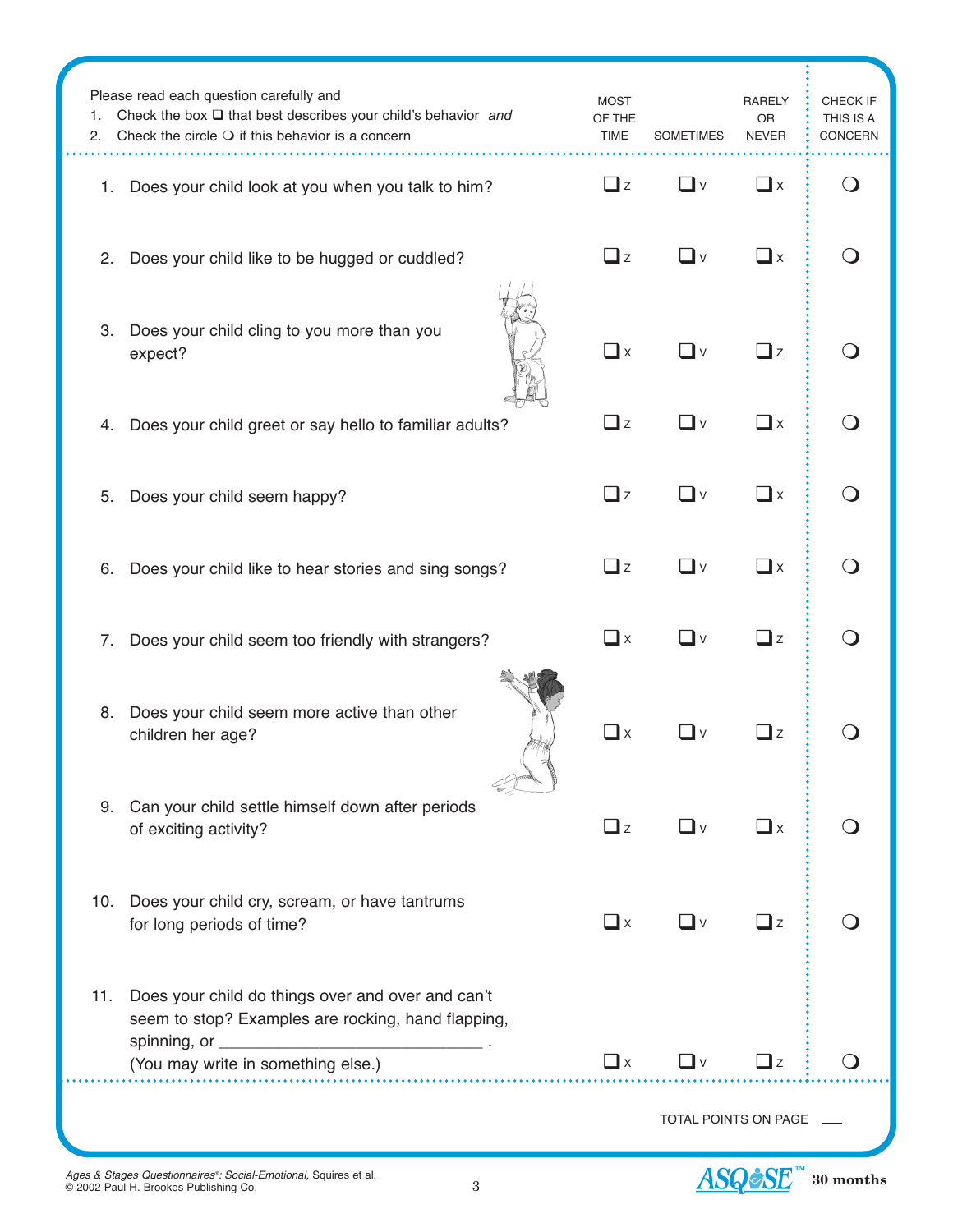|     |                                                                                                                                                             |  | <b>MOST</b><br>OF THE<br><b>TIME</b> | <b>SOMETIMES</b>  | <b>RARELY</b><br>OR<br><b>NEVER</b> | CHECK IF<br>THIS IS A<br>CONCERN |
|-----|-------------------------------------------------------------------------------------------------------------------------------------------------------------|--|--------------------------------------|-------------------|-------------------------------------|----------------------------------|
|     | 12. Can your child stay with activities she enjoys<br>for at least 3 minutes (not including watching<br>television)?                                        |  | $\Box$ z                             | _l v              | $\Box$ x                            |                                  |
| 13. | Does your child do what you ask him to do?                                                                                                                  |  | $\Box$ z                             | $\mathsf{l} \vee$ | $\square$ x                         |                                  |
|     | 14. Is your child interested in things around her,<br>such as people, toys, and foods?                                                                      |  | $\Box$ z                             | $\vee$            | $\Box$ x                            |                                  |
| 15. | When upset, can your child calm down within<br>15 minutes?                                                                                                  |  | $\Box$ z                             | $\vee$            | $\mathbf{I}$ x                      |                                  |
|     | 16. Does your child have eating problems, such as<br>stuffing foods, vomiting, eating nonfood items,                                                        |  | $\mathbf{\mathbb{I}}$ x              |                   | $\Box$ z                            |                                  |
|     | (You may write in another problem.)                                                                                                                         |  |                                      | $\vee$            |                                     |                                  |
| 17. | Do you and your child enjoy mealtimes together?                                                                                                             |  | $\Box$ z                             | $\vee$            | $\mathbf{I}$ x                      |                                  |
| 18. | When you point at something, does your child<br>look in the direction you are pointing?                                                                     |  | $\Box$ z                             | _l ∨              | $\square$ x                         |                                  |
| 19. | Does your child sleep at least 8 hours in a<br>24-hour period?                                                                                              |  | $\Box$ z                             | —l ∨              | $\Box$ x                            |                                  |
| 20. | Does your child let you know how he is feeling<br>with either words or gestures? For example,<br>does he let you know when he is hungry,<br>hurt, or tired? |  | $\mathbf{I}$ z                       |                   | ⊿ x                                 |                                  |
|     | TOTAL POINTS ON PAGE                                                                                                                                        |  |                                      |                   |                                     |                                  |

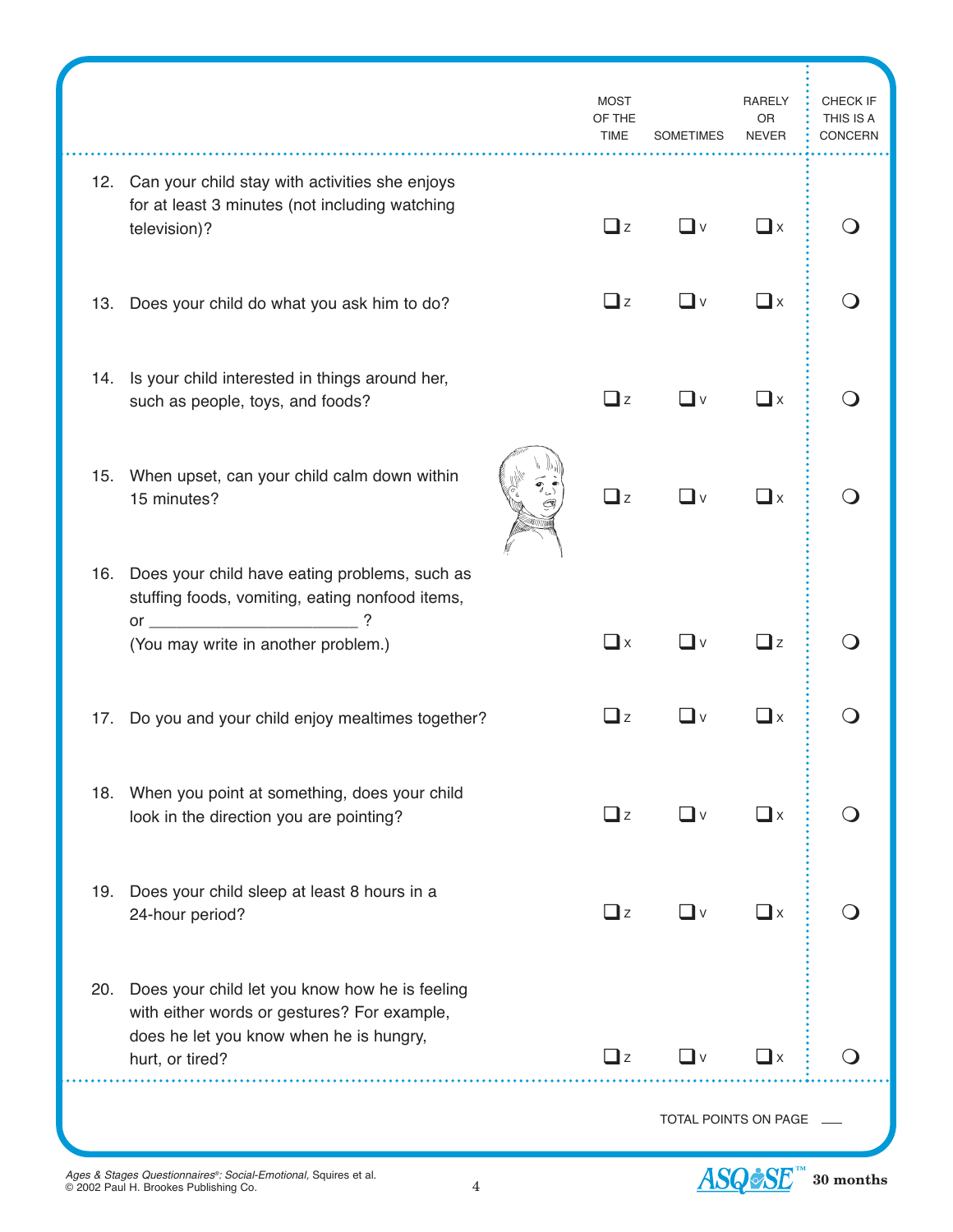|                      |                                                                                                                                    | <b>MOST</b><br>OF THE<br><b>TIME</b> | <b>SOMETIMES</b>  | <b>RARELY</b><br><b>OR</b><br><b>NEVER</b> | CHECK IF<br>THIS IS A<br><b>CONCERN</b> |
|----------------------|------------------------------------------------------------------------------------------------------------------------------------|--------------------------------------|-------------------|--------------------------------------------|-----------------------------------------|
|                      | 21. Does your child follow routine directions?<br>For example, does she come to the table or<br>help clean up her toys when asked? | $\Box$ z                             | —l ∨              | $\square$ x                                |                                         |
| 22.                  | Does your child check to make sure you are<br>near when exploring new places, such as a<br>park or a friend's home?                | $\Box$ z                             | ∟l v              | $\Box$ x                                   |                                         |
|                      | 23. Can your child move from one activity to the<br>next with little difficulty, such as from playtime<br>to mealtime?             | $\Box$ z                             | _l ∨              | $\square$ x                                |                                         |
|                      | 24. Does your child stay away from dangerous<br>things, such as fire and moving cars?                                              | $\square$ z                          | –l v              | $\square$ x                                |                                         |
| 25.                  | Does your child destroy or damage things<br>on purpose?                                                                            | $\square$ x                          | $\mathsf{I} \vee$ | $\mathbf{z}$                               |                                         |
|                      | 26. Does your child hurt himself on purpose?                                                                                       | $\mathbf{\mathbb{I}}$ x              | $\vee$            | $\mathbf{I}$ z                             |                                         |
| 27.                  | Does your child play alongside other<br>children?                                                                                  | $\Box$ z                             | $\Box$ v          | $\square$ x                                |                                         |
| 28.                  | Does your child try to hurt other children,<br>adults, or animals (for example, by kicking<br>or biting)?                          | $\Box$ x                             | ┚╹                | $\Box$ z                                   |                                         |
| TOTAL POINTS ON PAGE |                                                                                                                                    |                                      |                   |                                            |                                         |
|                      |                                                                                                                                    |                                      |                   |                                            |                                         |